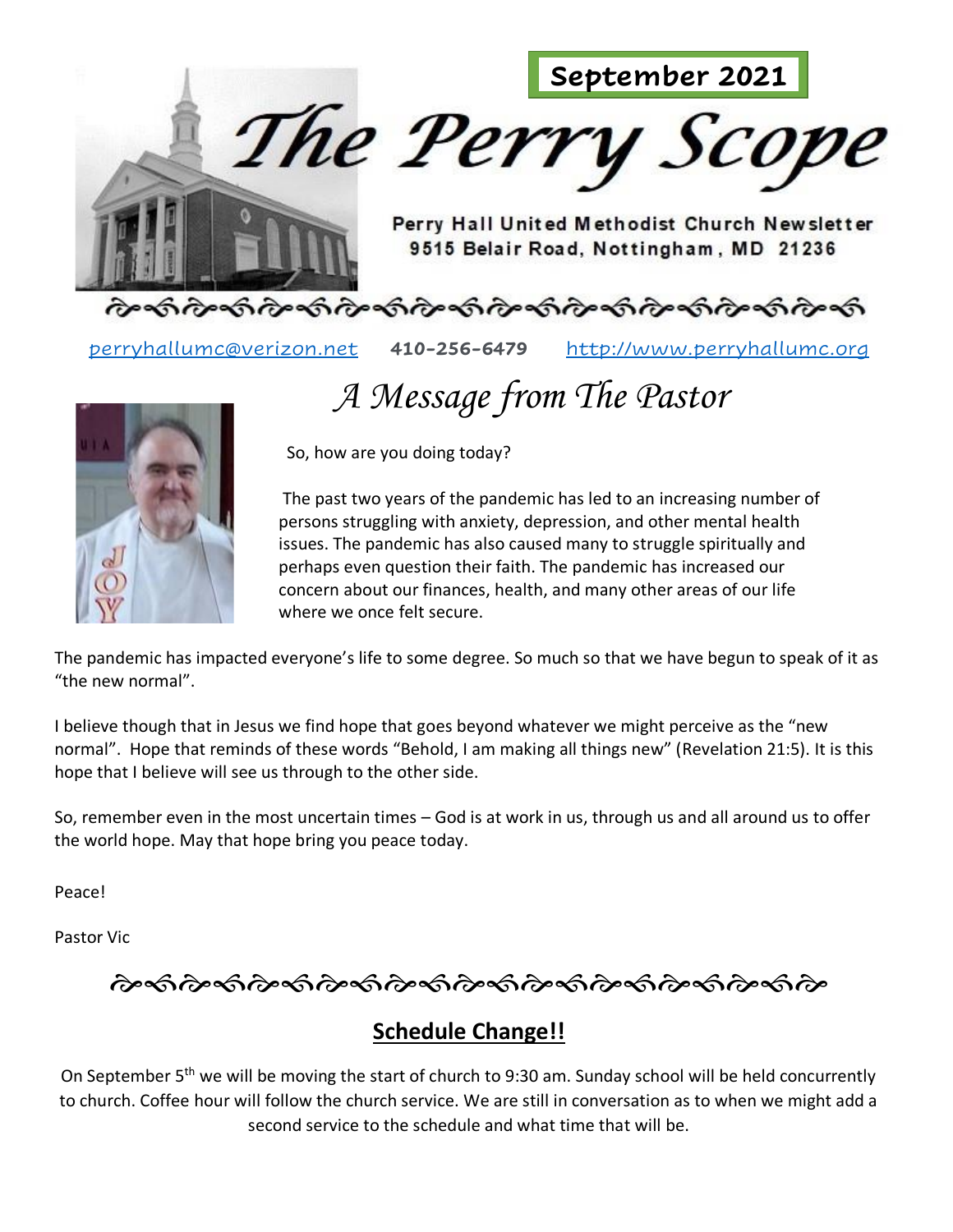

**Welcome Back!**

WE CAN'T WAIT to see you in class again! Sunday School has changed a little this year.

Students will go to church with their parents at 9:30 and worship with their families for the first 15 minutes of the service.

At 9:45, students will be led downstairs to their classrooms.

Sunday School will begin at 9:45 and end at 10:45. Parents can catch up with friends during Coffee Hour from 10:30 -10:45 a.m. – and then pick up their children in their Sunday School Classrooms at that time.

**We are SO looking forward** to being together again to learn more about Jesus!

 **SEE YOU ON SEPTEMBER 12th!** 



## **Thank you, Noel!**

After many years of her commitment to beginning our little ones on their Faith journey, Noel Knepper is stepping down from



her role as our Pre k/Kindergarten teacher. We will miss you Noel, and thank you dearly for your tremendous dedication and the loving, nurturing care you gave to our children while teaching them about Jesus They (and we) were very blessed to have you as their teacher. May God bless you always, Noel.

**We need YOUR help! We are looking for:**



- Substitute Teachers
- Helpers to lead Children to their Classrooms at 9:45 (on a rotation basis)
- Pre-K/Kindergarten Teacher (potential need – no students in this class now)

**If you can help fill this need to guide our children in their faith, please contact Joyce Ziegler. THANK YOU!**





# **It's SHOE BOX time again!**

Our PHUMC Sunday School will again lead the church in collecting shoeboxes for Operation Christmas Child.

More information will follow a little later into the Fall, but remember:

- Shop for School Supplies for your OCC boxes NOW! Children in many countries cannot attend school without supplies. And it's a GREAT time to catch back-to-school sales and clearance sales once school starts!
- You can learn everything you need to know now at the Samaritan's Purse Operation Christmas Child website:

[https://www.samaritanspurse.org/what-we](https://www.samaritanspurse.org/what-we-do/operation-christmas-child/)[do/operation-christmas-child/](https://www.samaritanspurse.org/what-we-do/operation-christmas-child/)

• OCC Shoeboxes are requested at PHUMC anytime before Nov. 21, when Pastor Vic will bless our shoeboxes and we will send them on their way.